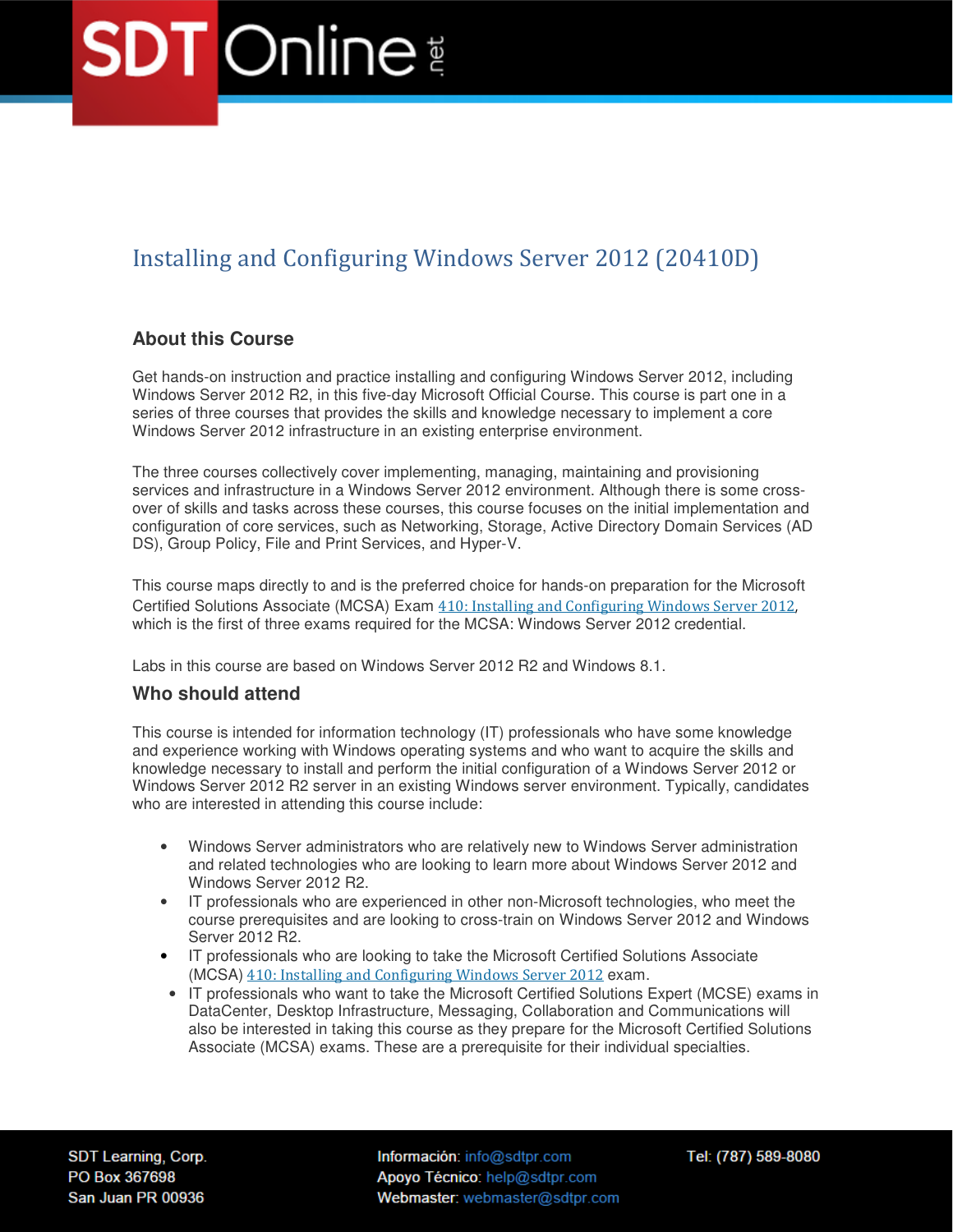### **What You Will Learn**

After completing this course, students will be able to:

- Install and configure Windows Server 2012.
- Describe AD DS.
- Manage Active Directory objects.
- Automate Active Directory administration.
- Implement IPv4.
- Implement Dynamic Host Configuration Protocol (DHCP).
- Implement Domain Name System (DNS).
- Implement IPv6.
- Implement local storage.
- Implement file and print services.
- Implement Group Policy.
- Secure Windows servers by using Group Policy Objects (GPOs).
- Implement server virtualization by using Hyper-V.

### **Outline: Installing and Configuring Windows Server 2012 (20410)**

### **Module 1: Deploying and Managing Windows Server 2012**

This module introduces students to the editions of Windows Server 2012 and the new Windows Server 2012 management tools. It also covers how to install Windows Server 2012, how to perform post-deployment tasks, and how to perform basic administrative tasks.

Lessons

- Windows Server 2012 Overview
- Installing Windows Server 2012
- Post-Installation Configuration of Windows Server 2012
- Overview of Windows Server 2012 Management
- Introduction to Windows PowerShell

Lab: Deploying and Managing Windows Server 2012

- Describe Windows Server 2012
- Install Windows Server 2012.
- Perform post-installation configuration of Windows Server 2012.
- Describe the management tools available in Windows Server 2012.
- Perform basic administrative tasks using Windows PowerShell.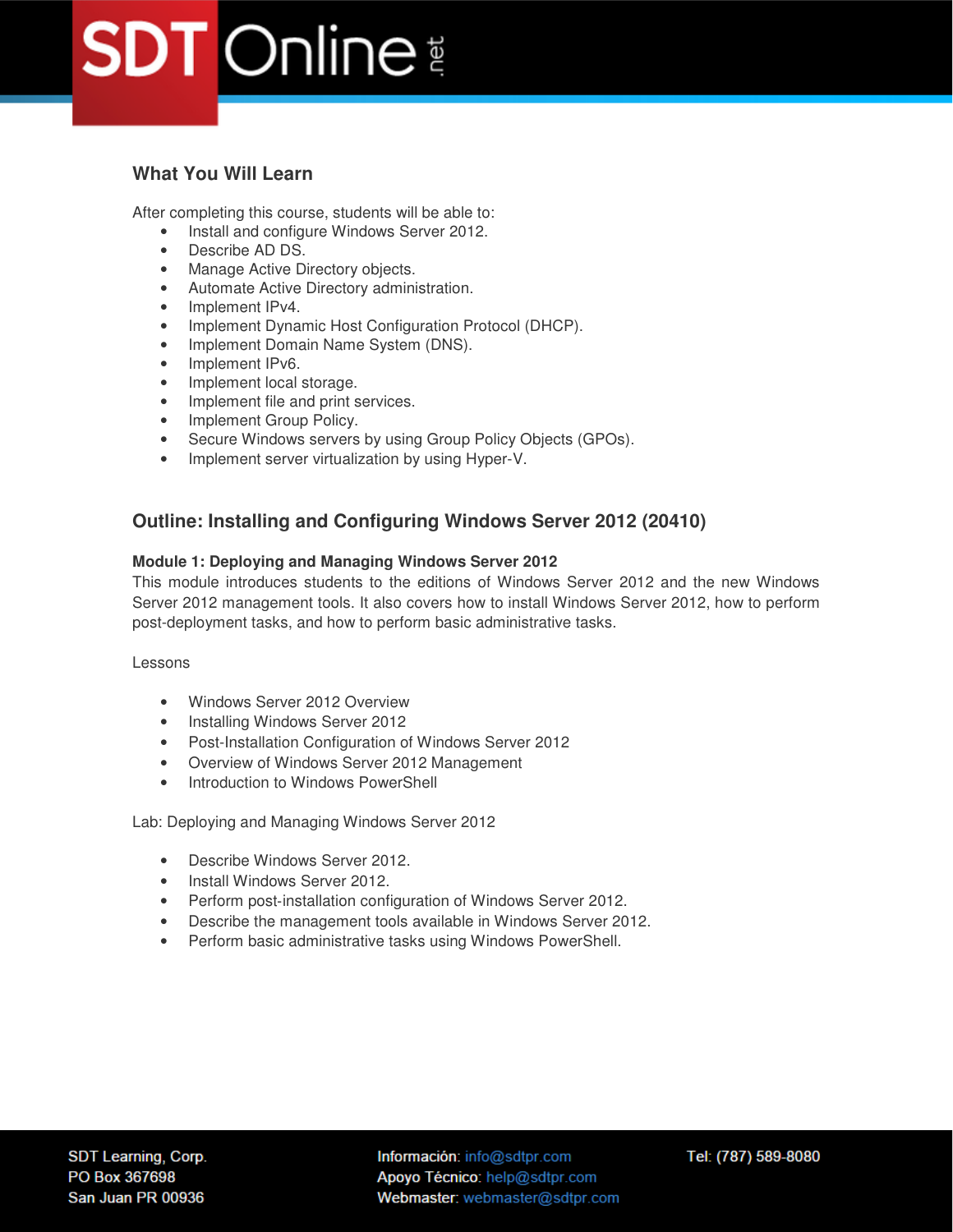### **Module 2: Introduction to Active Directory Domain Services**

This module covers the structure of Active Directory Domain Services (AD DS) and its various components, such as forest, domain, and organizational units (OUs). It also gives an overview of domain controllers, in addition to choices that are available with Windows Server 2012 for installing AD DS on a server.

Lessons

- Overview of AD DS
- Overview of Domain Controllers
- Installing a Domain ControllerLab: Implementing Reports with Reporting Services

Lab: Installing Domain Controllers

- Describe the structure of AD DS.
- Describe the purpose of domain controllers.
- Install a domain controller.

### **Module 3: Managing Active Directory Domain Services Objects**

This module describes how to manage user accounts and computer accounts, including how to manage various consumer devices that employees use. The module also covers how to manage an enterprise network by managing groups, and how to delegate administrative tasks to designated users or groups.

Lessons

- Managing User Accounts
- Managing Groups
- Managing Computer Accounts
- Delegating Administration

Lab: Managing Active Directory Domain Services Objects

- Manage user accounts with graphical tools.
- Manage group accounts with graphical tools.
- Manage computer accounts.
- Delegate permissions to perform AD DS administration.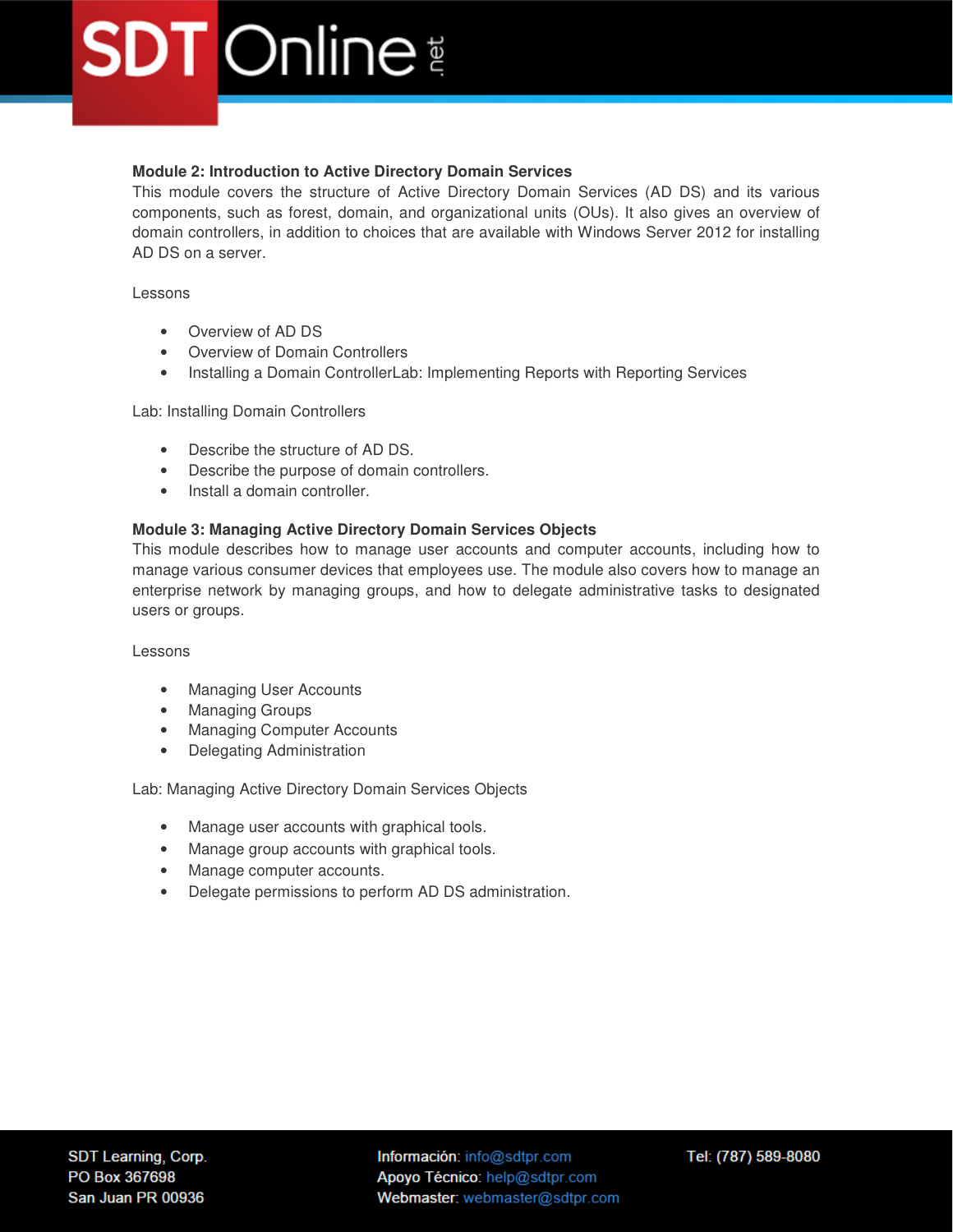### **Module 4: Automating Active Directory Domain Services Administration**

This module describes how to use command‑line tools and Windows PowerShell to automate AD DS administration. It discusses various command-line tools and Windows PowerShell commands, and then describes how to use these tools and commands to modify objects individually and in bulk operations.

Lessons

- Using Command-line Tools for AD DS Administration
- Using Windows PowerShell for AD DS Administration
- Performing Bulk Operations with Windows PowerShell

Lab: Automating AD DS Administration by Using Windows PowerShell

- Use command-line tools for AD DS administration.
- Use Windows PowerShell cmdlets for AD DS administration.
- Perform bulk operations by using Windows PowerShell.

### **Module 5: Implementing IPv4**

This module discusses using IPv4, which is the network protocol used on the Internet and on local area networks. In this module, students learn how to implement an IPv4 addressing scheme and how to troubleshoot network communication. This module also covers how to determine and troubleshoot network-related problems.

Lessons

- Overview of TCP/IP
- Understanding IPv4 Addressing
- Subnetting and Supernetting
- Configuring and Troubleshooting IPv4

Lab: Implementing IPv4

- Describe the TCP/IP protocol suite.
- Describe IPv4 addressing.
- Determine a subnet mask necessary for supernetting or subnetting.
- Configure IPv4 and troubleshoot IPv4 communication.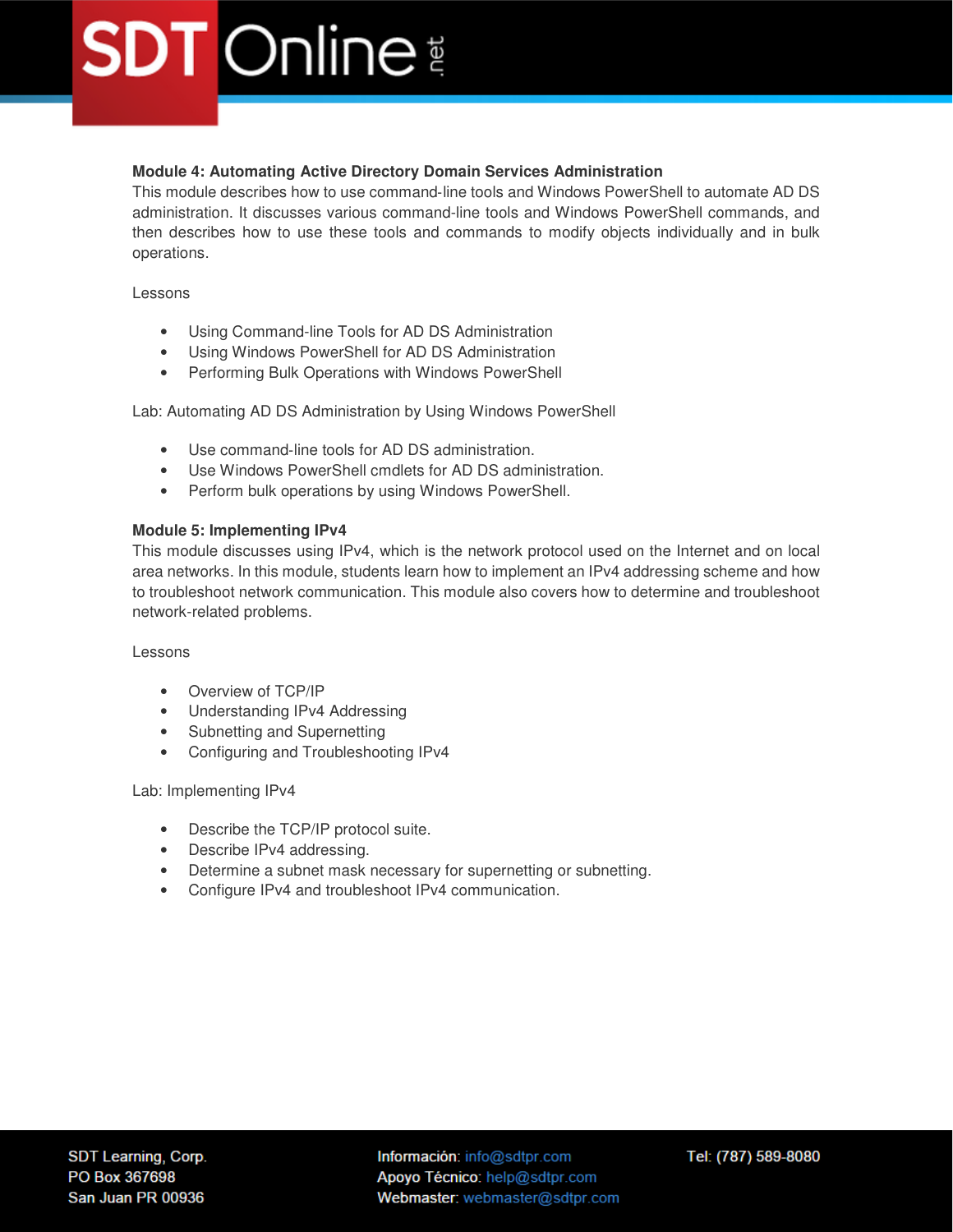### **Module 6: Implementing Dynamic Host Configuration Protocol**

This module covers supporting and troubleshooting a Windows Server–based network infrastructure by deploying, configuring, and troubleshooting the Dynamic Host Configuration Protocol (DHCP) server role.

### Lessons

- Overview of the DHCP Server Role
- Configuring DHCP Scopes
- Managing a DHCP Database
- Securing and Monitoring DHCP

### Lab: Implementing DHCP

- Explain the DHCP server role.
- Configure DHCP scopes.
- Manage a DHCP database.
- Secure and monitor the DHCP server role.

### **Module 7: Implementing DNS**

This module describes name resolution for Windows operating system clients and Windows Server servers. It also covers installing and configuring a DNS Server service and its components.

### Lessons

- Name Resolution for Windows Clients and Servers
- Installing a DNS Server
- Managing DNS Zones

Lab: Implementing DNS

- Describe name resolution for Windows operating system clients and Windows Server servers.
- Install and manage a DNS Server.
- Manage DNS zones.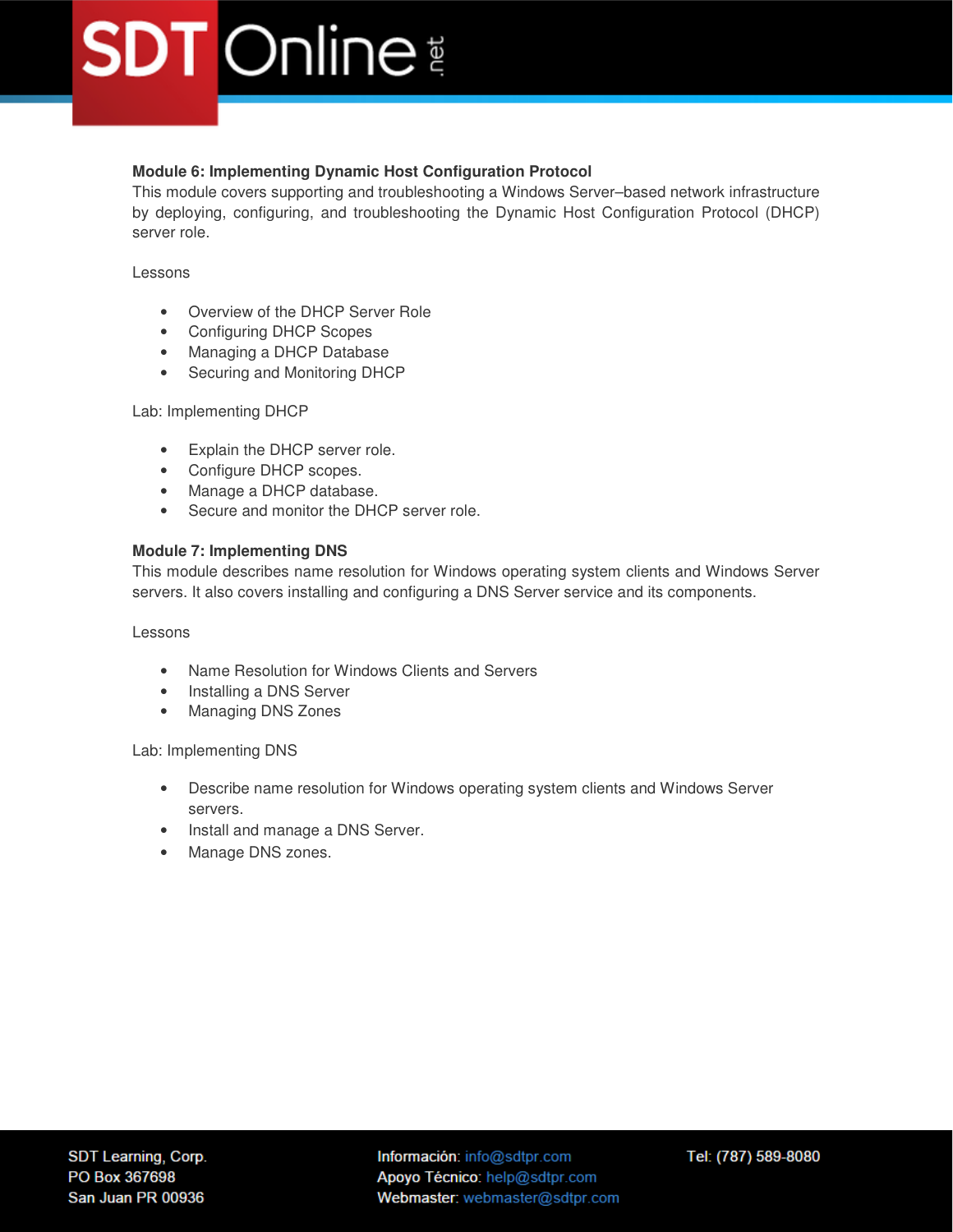### **Module 8: Implementing IPv6**

This module discusses the features and benefits of IPv6, how IPv6 affects IPv4 networks, and how to integrate IPv6 into IPv4 networks by using various transition technologies.

Lessons

- Overview of IPv6
- IPv6 Addressing
- Coexistence with IPv4
- IPv6 Transition Technologies

Lab: Implementing IPv6

- Describe the features and benefits of IPv6.
- Describe IPv6 addressing.
- Describe IPv6 coexistence with IPv4.
- Describe IPv6 transition technologies.

### **Module 9: Implementing Local Storage**

This module introduces several different storage technologies. It discusses how to implement the storage solutions in Windows Server 2012, and how to use the new Storage Spaces feature, which enables you to combine disks into pools that you can configure for automatic management.

Lessons

- Overview of Storage
- Managing Disks and Volumes
- Implementing Storage Spaces

Lab: Implementing Local Storage

- Describe various storage technologies.
- Explain how to manage disks and volumes.
- Explain how to implement Storage Spaces.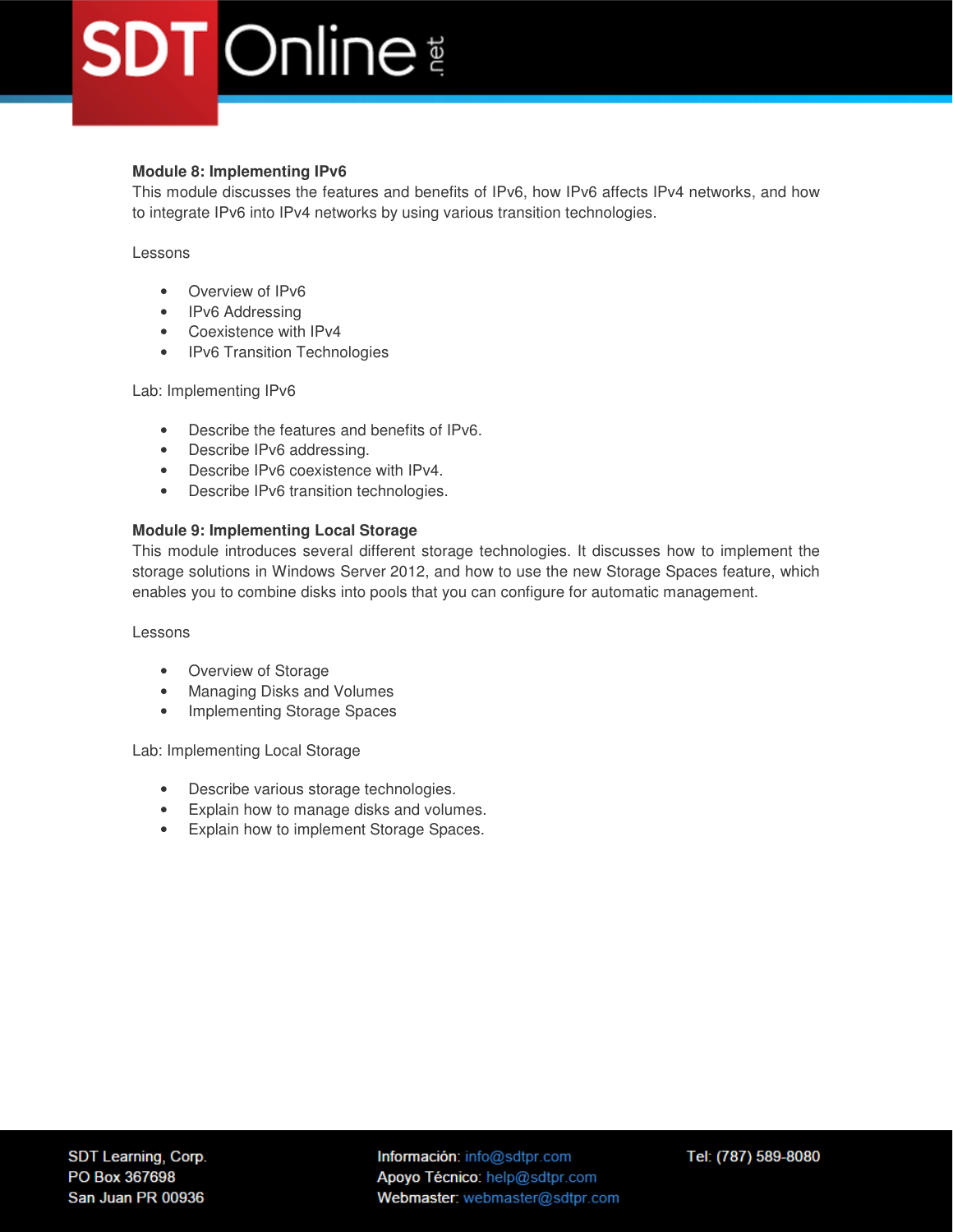### **Module 10: Implementing File and Print Services**

This module discusses how to provide file and print resources with Windows Server 2012. It describes how to secure files and folders, how to protect previous versions of files and folders by using shadow copies, and how to give workers remote access to corporate files by implementing the new Work Folders role service. It also describes new network printing features that help manage the network printing environment.

Lessons

- Securing Files and Folders
- Protecting Shared Files and Folders by Using Shadow Copies
- Configuring Work Folders
- Configuring Network Printing

Lab: Implementing File and Print Services

- Secure shared files and folders.
- Protect shared files and folders by using shadow copies.
- Configure the Work Folders role service.
- Configure network printing.

### **Module 11: Implementing Group Policy**

This module provides an overview of Group Policy and provides details about how to implement Group Policy.

Lessons

- Overview of Group Policy
- Group Policy Processing
- Implementing a Central Store for Administrative Templates

Lab: Implementing Group Policy

- Create and manage Group Policy Objects (GPOs).
- Describe Group Policy processing.
- Implement a Central Store for Administrative Templates.